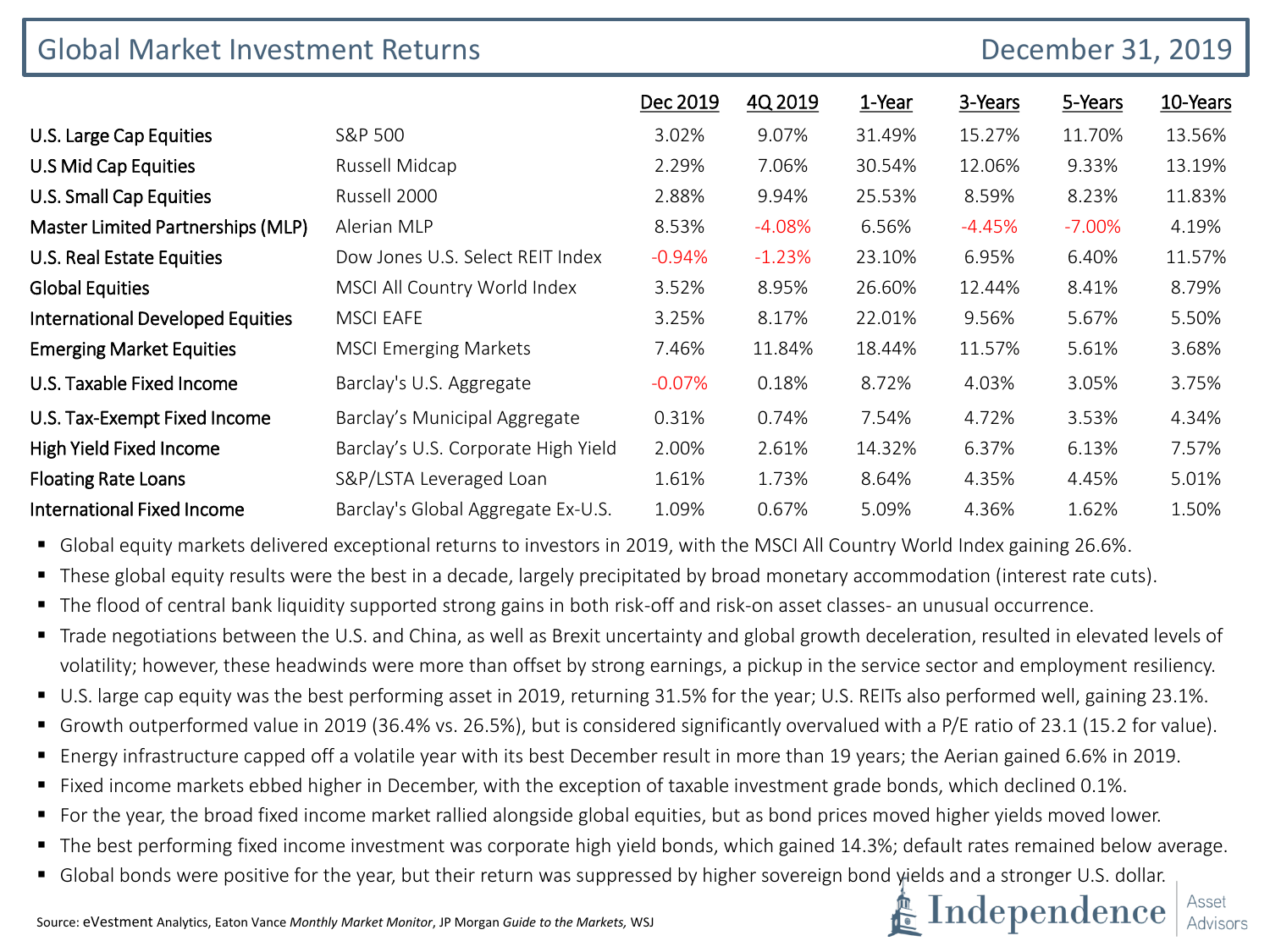Independence

## Economic Update

- A recession is not expected in Canada in 2020 despite unresolved trade negotiations, Brexit uncertainly and global economic deceleration.
- Canadian economic growth is predicted to be positive but very modest in 2020, supported by a number of key fundamental strengths:
	- $\checkmark$  Canada has a healthy labor market (5.9% unemployment).
	- $\checkmark$  The housing market has mostly recovered and shows signs of stabilization.
- Consensus suggests the Canadian economy will grow by 1.8% in 2020, a modest uptick from the 1.7% growth rate in 2019.
- The Bank of Canada has held interest rates steady at 1.75% for more than a year, which is contrary to most developed central banks, and has provided no guidance to suggest it will raise rates in 2020.



| <b>Date Range</b> | <b>CAD to USD</b> | $+/-$   | <b>\$USD 1,000,000</b> | <b>CAD Profile</b> |                            |  |  |
|-------------------|-------------------|---------|------------------------|--------------------|----------------------------|--|--|
| December          | 0.7530-0.7714     | $+2.4%$ | Ξ.<br>\$CAD 1,296,747  | Inflation Rate     | 1.60%                      |  |  |
| 1-Year            | 0.7329-0.7714     | $+5.3%$ | @1.2967                | Interest Rate      | 1.75%                      |  |  |
| 3-Years           | 0.7438-0.7714     | $+3.7%$ | (01/06/2020)           | Information        | http://www.bankofcanada.ca |  |  |
|                   |                   |         |                        |                    |                            |  |  |